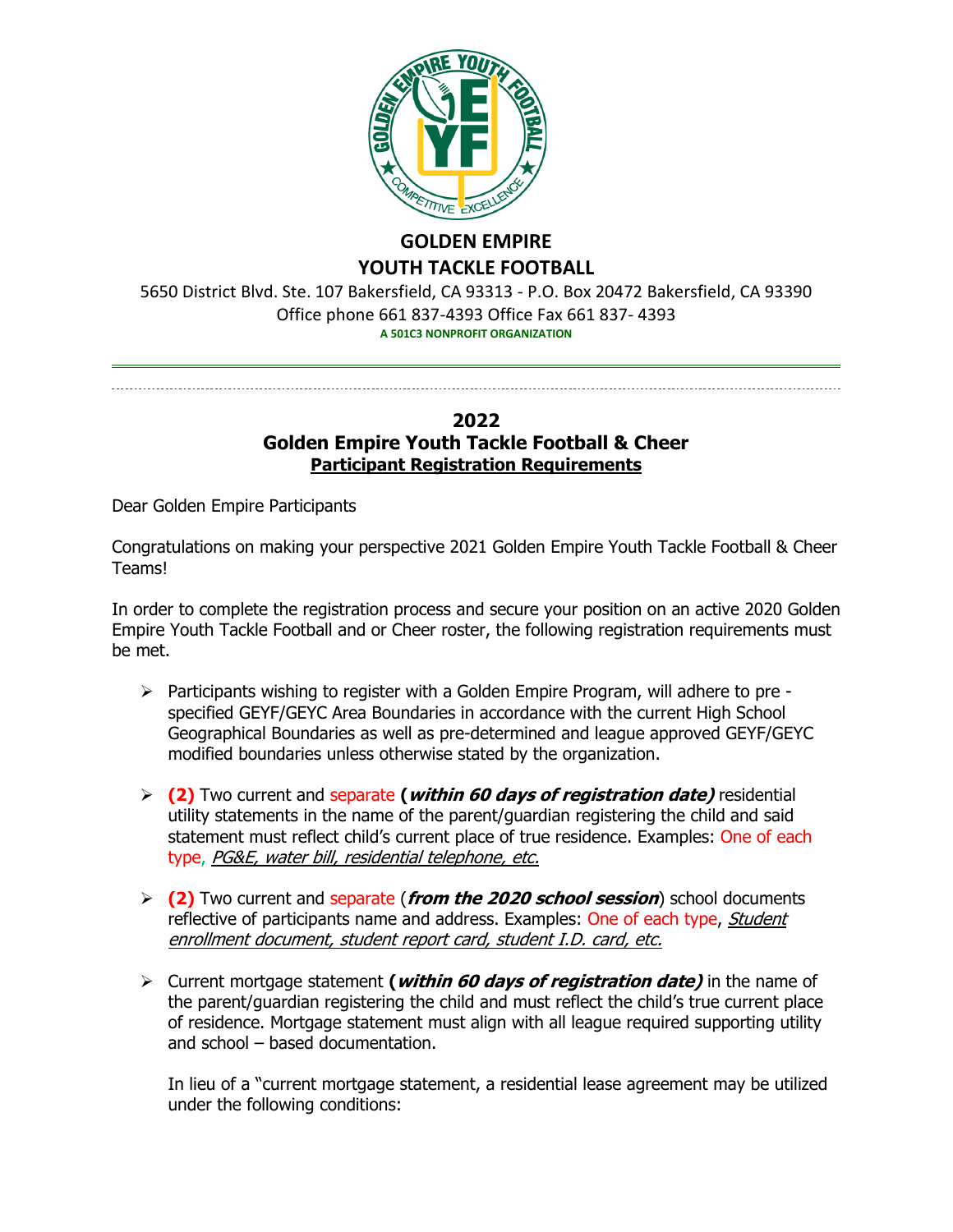- 1. "Lease/Rental Agreement" must be in the name of the parent/guardian registering the child and must reflect the child's true current place of residence.
- 2. "Lease/Rental Agreement must be currently active and verifiable by its issuer and subject to league verification.
	- A. "Lease/Rental Agreement" must include contractual start and stop date terms.
	- B. "Lease/Rental Agreement" must align with all league required and supporting utility and school - based documents.
	- C. Non Commercial "Lease/Rental Agreements" (i.e. renting a room from a family member etc.) will require current and notarized documentation and residence must align with all supporting and league required residential documentation as stated above. Note\* The league required notarized residency document must be accompanied by an actual lease and or mortgage statement that represents the stated place of residence.

## ➢ **Birth Certificates:**

- ❖ Original and official birth certificate (non ceremonial) or Federal Passport for viewing purposes by league officials.
- ❖ **(2)** Two photo copies of the above referenced birth certificate and or pass port to be retained by the league for 2020 season play.

### ➢ **Player Authorization:**

• **(1)** One signed Participant "Authorization to Register Card" or Program's Head Coach and or Area Representative must be present to confirm registration eligibility. (only legal parent/guardian may register participant; participant must be present to register).

### ➢ **Charter, Parochial, Christian, Private or Home School Participants:**

❖ Without a formal League Issued "**Out of Area Release**", Participants enrolled in or attending a Charter School, Parochial School, Christian School, or nonpublic/private schools as well as participants who are "Home Schooled", are only eligible to participate with select Golden Empire Youth Tackle Football and Cheer Feeder programs, i.e. the Golden Empire Fighting Irish and Talons Programs. (**see program eligibility policy**).